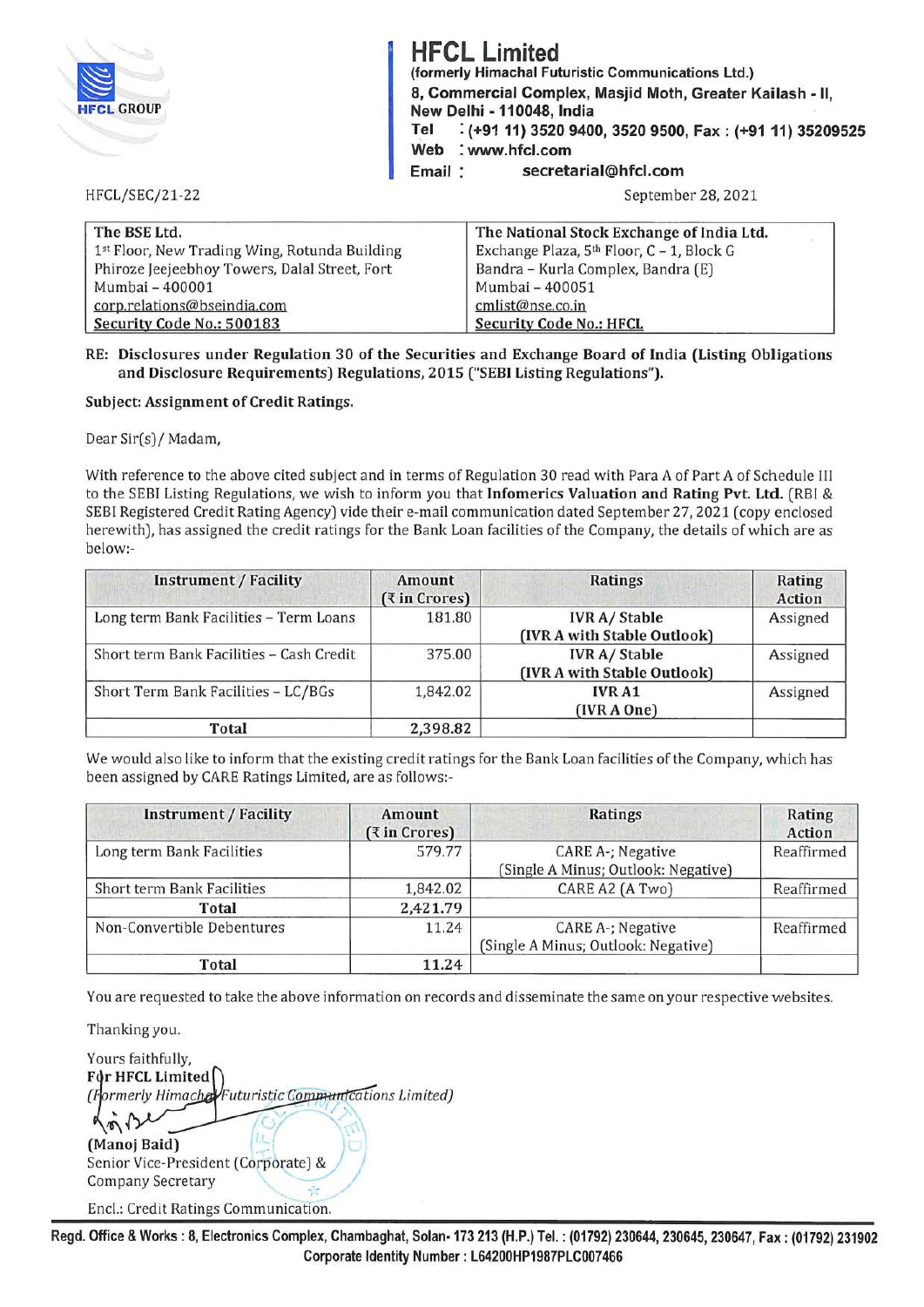Dear Sir,

Greetings from **lnfomerics Valuation & Rating Pvt Ltd!** 

Please find below rating letter for bank facilities of **HFCL Limited** 

**September 27, 2021 Mr. Vijay Raj Jain CFO HFCL Limited**  8, Commercial Complex, Masjid Moth, Greater Kailash - 2, New Delhi - 110048.

### **Credit rating for bank facilities**

Dear Sir,

Please refer to the enhancement mandate contract dated **September 20, 2021** along with your E-Mail dated **September 27, 2021** accepting our rating & use thereof.

| Instrument / Facility                     | Amount<br>(Rs. crore) | Ratings                                                 | <b>Rating</b><br><b>Action</b> |
|-------------------------------------------|-----------------------|---------------------------------------------------------|--------------------------------|
| Long Term Bank Facilities<br>- Term Loans | 181.80                | <b>IVR A/ Stable</b><br>(IVR A with Stable)<br>Outlook) | Assigned                       |

1. Our Rating Committee has assigned the following ratings to the additional facilities:

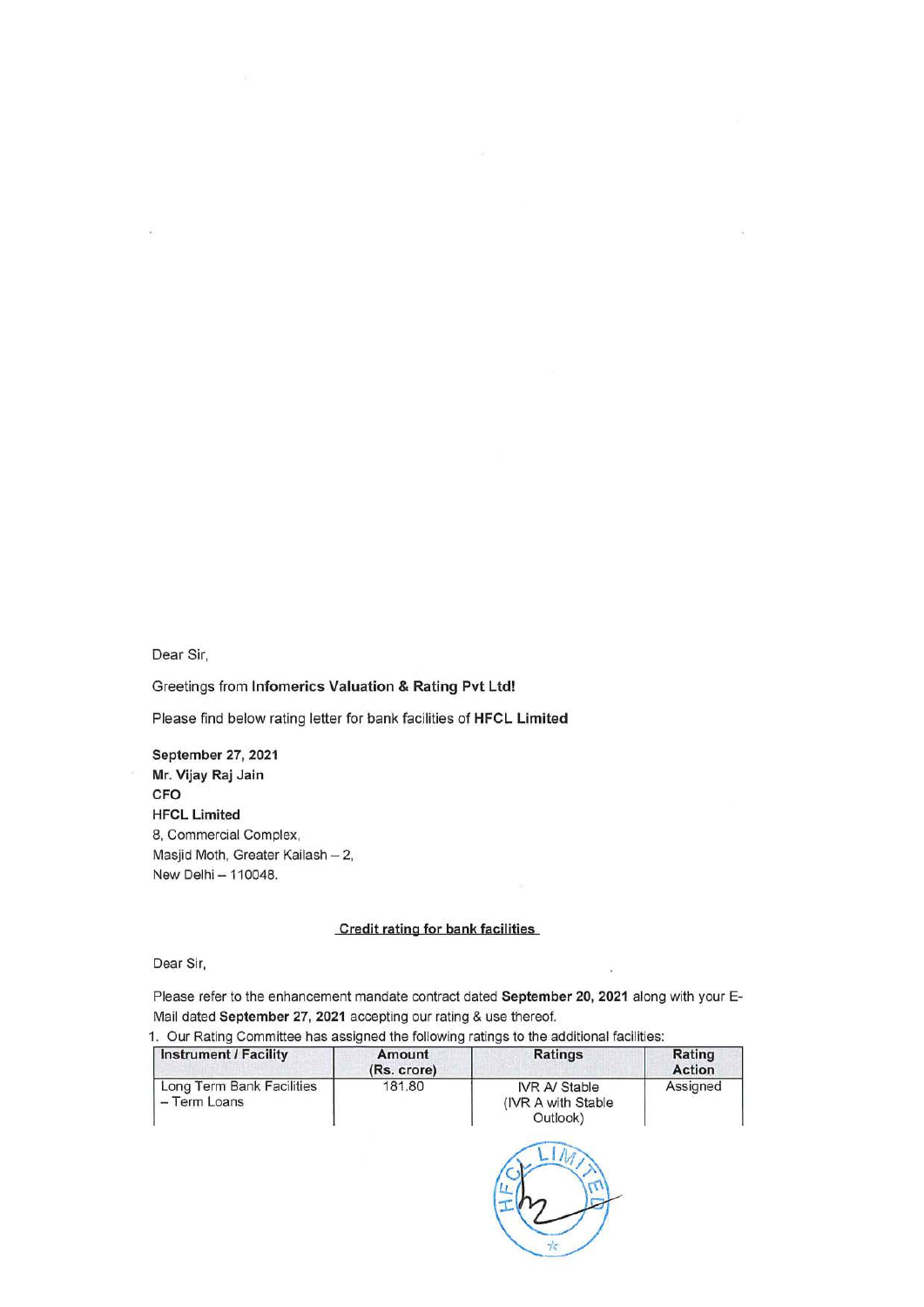| Long Term Bank Facilities<br>- Cash Credit     | 270.00  | <b>IVR A/ Stable</b><br>(IVR A with Stable)<br>Outlook) | Assigned |
|------------------------------------------------|---------|---------------------------------------------------------|----------|
| <b>Short Term Bank Facilities</b><br>$-LC/BGs$ | 1607.02 | IVR A1<br>(IVR A One)                                   | Assigned |
| Total                                          | 2058.82 |                                                         |          |

### Accordingly, the total rated facilities are:

| <b>Instrument / Facility</b>               | Amount<br>(Rs. crore) | <b>Ratings</b>                                          | Rating<br><b>Action</b> |
|--------------------------------------------|-----------------------|---------------------------------------------------------|-------------------------|
| Long Term Bank Facilities<br>- Term Loans  | 181.80                | <b>IVR A/ Stable</b><br>(IVR A with Stable)<br>Outlook) | Assigned                |
| Long Term Bank Facilities<br>- Cash Credit | 375.00                | <b>IVR A/ Stable</b><br>(IVR A with Stable)<br>Outlook) | Assigned                |
| Short Term Bank Facilities<br>$-LC/BGs$    | 1842.02               | IVR A1<br>(IVR A One)                                   | Assigned                |
| Total                                      | 2398.82               |                                                         |                         |

- 2. Details of the credit facilities are below in **Annexure** I. Our rating symbols for long-term and short-term ratings and explanatory notes thereon are attached in **Annexure** II.
- 3. The press release for the rating(s) will be communicated to you shortly.
- 4. The above rating is normally valid for a **period of one year** from the date of our **initial communication of rating** to you (that is. **September 27, 2022).**
- 5. If the proposed long term / short term facility (if any) is not availed within a period of six months / three months respectively from the date of this letter, then the rating may please be revalidated from us before availing the facility.
- 6. This is to mention that all the clauses mention in the initial rating letter **(attached as Annexure Ill)** are also stands applicable. If you need any clarification, you are welcome to approach us in this regard.

While arriving at the ratings, lnfomerics has considered the Consolidated financials of HFCL Limited & its subsidiaries viz. HTL Limited, Polixel Security Systems Private Limited, Moneta Finance (P) Limited, HFCL Advance Systems (P) Limited, DragonWave HFCL India Private Limited (subsidiary with effect from 17.12.2019) and Raddef Private Limited (subsidiary with effect from 15.05.2019). lnfomerics has taken consolidation view on account of common promoters, Operations and financial linkages between parent and subsidiary companies.

Thanking you,

**Hardik Gala**  Rating Analyst hardik.gala@infomerics.com Yours faithfully,

**Prakash Kabra**  Vice President

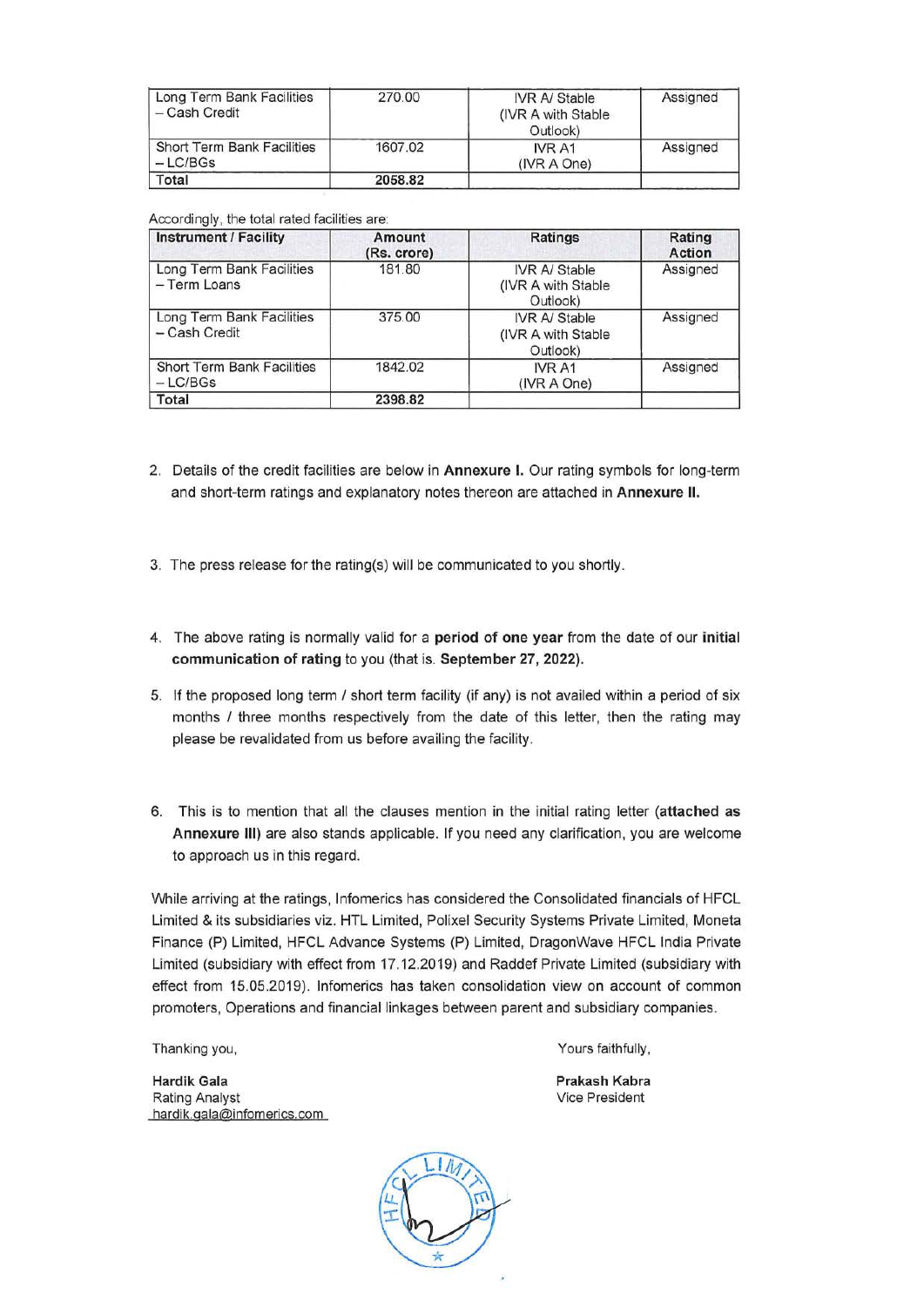#### prakash kabra@infomerics.com

#### Encl.: As above

Disclaimer: lnfomerics ratings are based on information provided by the issuer on an 'as is where is' basis. lnfomerics credit ratings are an opinion on the credit risk of the issue / issuer and not a recommendation to buy, hold or sell securities. Infomerics reserves the right to change, suspend or withdraw the credit ratings at any point in time. lnfomerics ratings are opinions on financial statements based on information provided by the management and information obtained from sources believed by it to be accurate and reliable. The credit quality ratings are not recommendations to sanction, renew, disburse or recall the concerned bank facilities or to buy, sell or hold any security. We, however, do not guarantee the accuracy, adequacy or completeness of any information which we accepted and presumed to be free from misstatement, whether due to error or fraud. We are not responsible for any errors or omissions or for the results obtained from the use of such information. Most entities whose bank facilities/instruments are rated by us have paid **a** credit rating fee, based on the amount and type of bank facilities/instruments. In case of partnership/proprietary concerns/Association of Persons (AOPs), the rating assigned by lnfomerics is based on the capital deployed by the partners/proprietor/ AOPs and the financial strength of the firm at present. The rating may undergo change in case of withdrawal of capital or the unsecured loans brought in by the partners/proprietor/ AOPs in addition to the financial performance and other relevant factors.

# **ANNEXUREI**

| SI.<br>No.     | <b>Lender Name</b>   | <b>Type of Facility</b> | <b>Rated</b><br>Amount | <b>Maturity</b>   |
|----------------|----------------------|-------------------------|------------------------|-------------------|
| 1              | Punjab National Bank | Term Loan               | 47.10                  | December,<br>2027 |
| 2              | Punjab National Bank | Cash Credit             | 105.00                 |                   |
| 3              | Punjab National Bank | Term Loan (COVID Limit) | 5.84                   | May, 2022         |
| $\overline{4}$ | Union bank of India  | Term Loan               | 122.51                 | December,<br>2027 |
| 5              | Union Bank of India  | Cash Credit             | 38.00                  |                   |
| 6              | Union Bank of India  | Term Lona under CELC    | 1.28                   | June, 2022        |
| $\overline{7}$ | State Bank of India  | Cash Credit             | 85.00                  |                   |
| 8              | State Bank of India  | Term Loan under CECL    | 3.80                   | May, 2022         |
| 9              | Bank of Baroda       | Cash Credit             | 82.00                  | i.                |
| 10             | Bank of Baroda       | Term Loan (COVID Limit) | 1.27                   | May, 2022         |
| 11             | <b>ICICI Bank</b>    | <b>Cash Credit</b>      | 20.00                  |                   |
| 12             | <b>Yes Bank</b>      | Cash Credit             | 35.00                  |                   |
| 13             | Indian Bank          | Cash Credit             | 10.00                  | ۰                 |
|                | Total                |                         | 556.80                 |                   |

# **1. Long Term Bank Facility - Fund Based**

#### **2. Short Term Bank Facility - Non-Fund Based**

| SI.<br>No.     | <b>Lender Name</b>   | <b>Type of Facility</b>                    | Rated<br>Amount | <b>Maturity</b> |
|----------------|----------------------|--------------------------------------------|-----------------|-----------------|
| 3              | Punjab National Bank | Letter of Credit                           | 185.00          |                 |
| $\overline{4}$ | Punjab National Bank | <b>Bank Guarantee</b>                      | 170.00          |                 |
| 10             | Union Bank of India  | <b>ILC</b>                                 | 50.00           |                 |
| 11             | Union Bank of India  | ILC/FLC (project specific<br>limit)        | 50.00           |                 |
| 12             | Union Bank of India  | <b>Bank Guarantee</b>                      | 88.50           |                 |
| 13             | Union Bank of India  | Bank Guarantee (project<br>specific limit) | 46.00           |                 |
| 15             | State Bank of India  | ILC/FLC                                    | 70.00           |                 |
| 16             | State Bank of India  | ILC/FLC (project specific<br>limit)        | 73.00           |                 |
|                |                      |                                            |                 |                 |

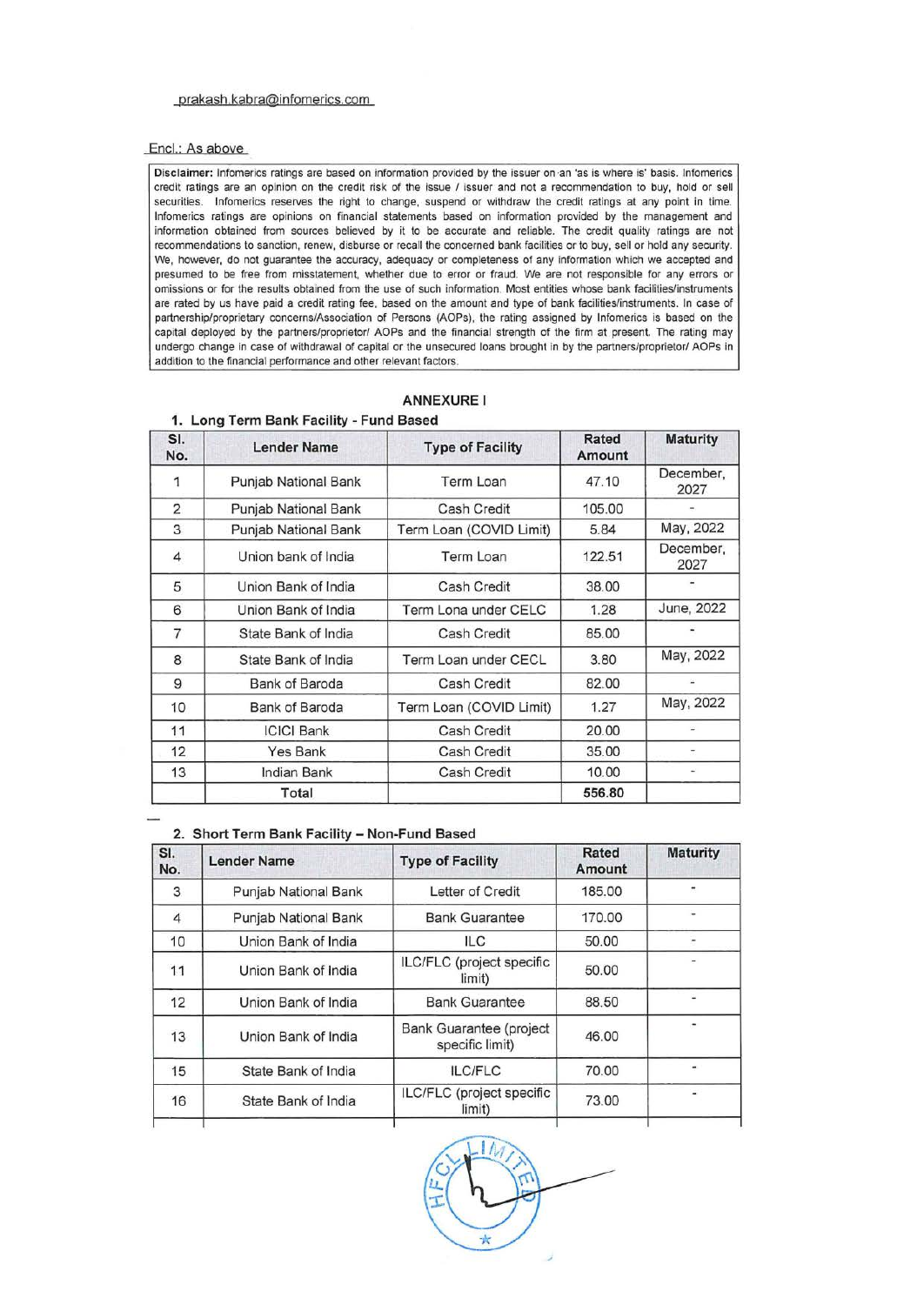| 17 | State Bank of India   | <b>Bank Guarantee</b>                        | 125.00  |                          |
|----|-----------------------|----------------------------------------------|---------|--------------------------|
| 21 | Bank of Baroda        | <b>ILC/FLC</b>                               | 60.00   |                          |
| 22 | Bank of Baroda        | ILC/FLC (project specific<br>limit)          | 293.00  |                          |
| 23 | <b>Bank of Baroda</b> | <b>Bank Guarantee</b>                        | 122.00  |                          |
| 24 | Bank of Baroda        | Bank Guarantee (project<br>specific limit)   | 124.00  |                          |
| 26 | <b>ICICI Bank</b>     | <b>Bank Guarantee</b>                        | 68.48   | $\overline{\phantom{a}}$ |
| 27 | <b>ICICI Bank</b>     | Letter of Credit (project<br>specific limit) | 137.52  |                          |
| 30 | Indian Bank           | <b>Bank Guarantee</b>                        | 48.00   |                          |
| 31 | Indian Bank           | Letter of Credit                             | 27.00   | ۰                        |
| 32 | <b>IDBI</b> Bank      | <b>ILC/FLC</b>                               | 104.52  |                          |
|    | Total                 |                                              | 1842.02 |                          |

**The above rating is based on consolidation of the following entities.** 

# **Extent of Consolidation:**

| Name of the Subsidiary Company     | <b>Percentage of Holding</b> |
|------------------------------------|------------------------------|
| <b>HTL Limited</b>                 | 74%                          |
| Polixel Security Systems Pvt. Ltd. | 100%                         |
| Moneta Finance (P) Ltd.            | 100%                         |
| HFCL Advance Systems (P) Ltd.      | 100%                         |
| Raddef Pvt. Ltd.                   | 90%                          |
| Dragon Wave HFCL India Pvt. Ltd.   | 100%                         |

# **ANNEXURE II**

## **INFOMERICS Rating Scale for Long Term Instruments & Borrowing Programmes**

| <b>Rating Scale</b><br>Definition |                                                                                                                                                                                     |  |
|-----------------------------------|-------------------------------------------------------------------------------------------------------------------------------------------------------------------------------------|--|
| <b>IVR AAA</b>                    | Instruments with this rating are considered to offer the highest degree of<br>safety regarding timely servicing of financial obligations. Such issuers<br>carry lowest credit risk. |  |
| <b>IVR AA</b>                     | Instruments with this rating are considered to offer high degree of safety<br>regarding timely servicing of financial obligations. Such issuers carry<br>very low credit risk.      |  |
| <b>IVR A</b>                      | Instruments with this rating are considered to offer adequate degree of<br>safety regarding timely servicing of financial obligations. Such issuers<br>carry low credit risk.       |  |
| <b>IVR BBB</b>                    | Instruments with this rating are considered to offer moderate degree of<br>safety regarding timely servicing of financial obligations. Such issuers<br>carry moderate credit risk.  |  |
| <b>IVR BB</b>                     | Instruments with this rating are considered to offer moderate risk of<br>default regarding timely servicing of financial obligations.                                               |  |
| <b>IVRB</b>                       | Instruments with this rating are considered to offer high risk of default<br>regarding timely servicing of financial obligations.                                                   |  |
| <b>IVR C</b>                      | Instruments with this rating are considered to offer very high risk of<br>default regarding timely servicing of financial obligations.                                              |  |
| <b>IVRD</b>                       | Instruments with this rating are in default or are expected to be in default<br>soon in servicing of debt obligations.                                                              |  |

INFOMERICS may apply '+' (plus) or '-' (minus) signs for ratings assigned 'IVR AA' to 'IVR C' to indicate their relative standing within the category.

INFOMERICS may assign rating outlooks for ratings from IVR 'AAA' to IVR 'B'.